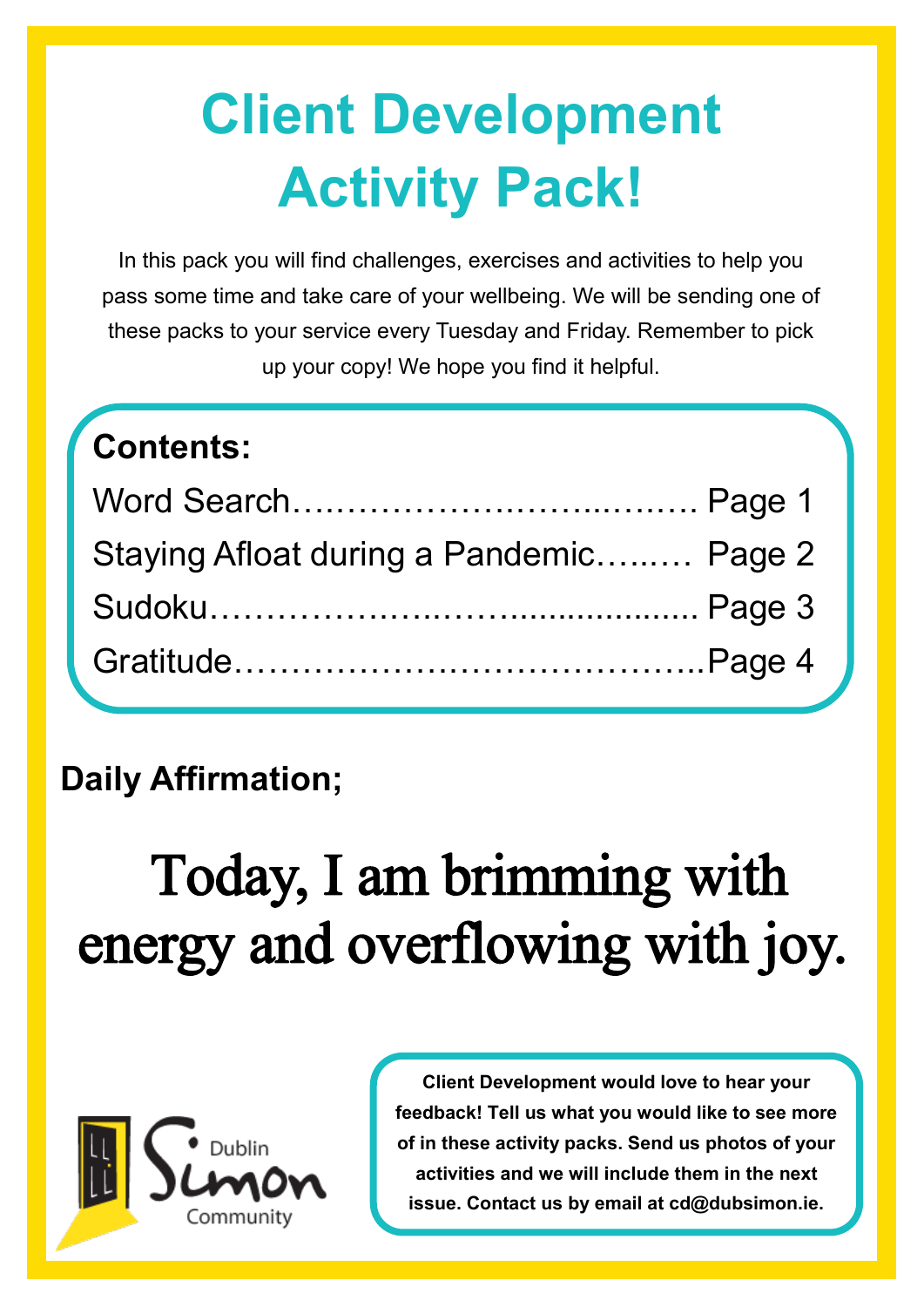## **Solar System Word Search**

Find and cross out all the words listed below. The words may go horizontally, vertically, diagonally and backwards. Good luck!

| $\mathbf e$                   | $\mathbf O$             | S                       | k            | a            | m            | q            | S            | $\mathsf{r}$ | S            | $\mathsf{r}$ | a            | t            | S              | $\mathbf e$    |
|-------------------------------|-------------------------|-------------------------|--------------|--------------|--------------|--------------|--------------|--------------|--------------|--------------|--------------|--------------|----------------|----------------|
| n                             | $\mathsf f$             | f                       | İ            | $\mathbf O$  | I            | $\mathsf{r}$ | m            | m            | е            | S            | Z            | e            | W              |                |
| U                             | $\mathbf g$             | е                       | $\mathbf 0$  | U            | $\mathbf O$  | е            | y            | a            | $\mathsf{r}$ | t            | U            | y            | m              | S              |
| t                             | t                       | n                       | Z            | $\mathbf e$  | S            | $\mathbf e$  | S            | d            | U            | U            | i            | W            | $\mathbf O$    | h              |
| р                             | S                       | $\mathsf{l}$            | t            | S            | a            | t            | U            | $\mathsf{r}$ | n            | y            | q            | р            | k              |                |
| е                             | n                       | $\mathbf e$             | $\mathsf{r}$ | a            | $\mathbf e$  | $\mathsf C$  | W            | a            | p            | X            | $\mathbf e$  | S            | $\mathsf{U}$   | n              |
| n                             | m                       | a                       | n            | $\mathsf{r}$ | h            | O            | y            | $\mathsf{r}$ | U            | $\mathbf C$  | $\mathsf{r}$ | $\mathbf e$  | m              |                |
| d                             | m                       | $\overline{\mathsf{I}}$ | $\mathbf O$  | $\mathsf{V}$ | t            | m            | $\mathsf{V}$ | S            | $\mathbf O$  | h            | y            | h            | $\overline{g}$ | I              |
| X                             | U                       | İ                       | d            | $\mathbf O$  | $\mathsf{r}$ | $\mathbf e$  | X            | m            | U            | t            | y            | m            | a              | р              |
| f                             | d                       | $\mathsf{r}$            | p            | b            | a            | t            | t            | k            | k            | n            | X            | $\mathsf{r}$ | I              | b              |
| S                             | $\overline{\mathsf{V}}$ | d                       | a            | k            | $\mathbf e$  | S            | k            | İ            | İ            | X            | $\mathbf e$  | q            | n              | m              |
| t                             | n                       | y                       | k            | n            | t            | р            | q            | m            | X            | y            | I            | V            | a              | W              |
| t                             | İ                       | m                       | j            | $\mathsf{r}$ | U            | İ            | j            | k            | y            | n            | Z            | e            | b              | $\overline{g}$ |
| V                             | n                       | O                       | S            | a            | n            | S            | $\mathbf C$  | q            | W            | n            | W            | i            | X              | $\mathbf C$    |
| b                             | a                       | $\mathbf e$             | p            | U            | $\mathbf g$  | O            | S            | C            | S            | m            |              | g            | $\mathbf 9$    | y              |
|                               |                         |                         |              |              |              |              |              |              |              |              |              |              |                |                |
| asteroids                     |                         |                         |              | venus        |              |              | earth        |              |              | moons        |              |              | sun            |                |
| jupiter<br>meteors<br>mercury |                         |                         |              |              |              |              | neptune      |              |              |              |              |              |                |                |
| saturn<br>mars                |                         |                         |              |              | comets       |              |              | stars        |              |              |              | uranus       |                |                |
| Dublin<br>Dn<br>Community     |                         |                         |              |              |              |              |              |              |              |              |              |              |                |                |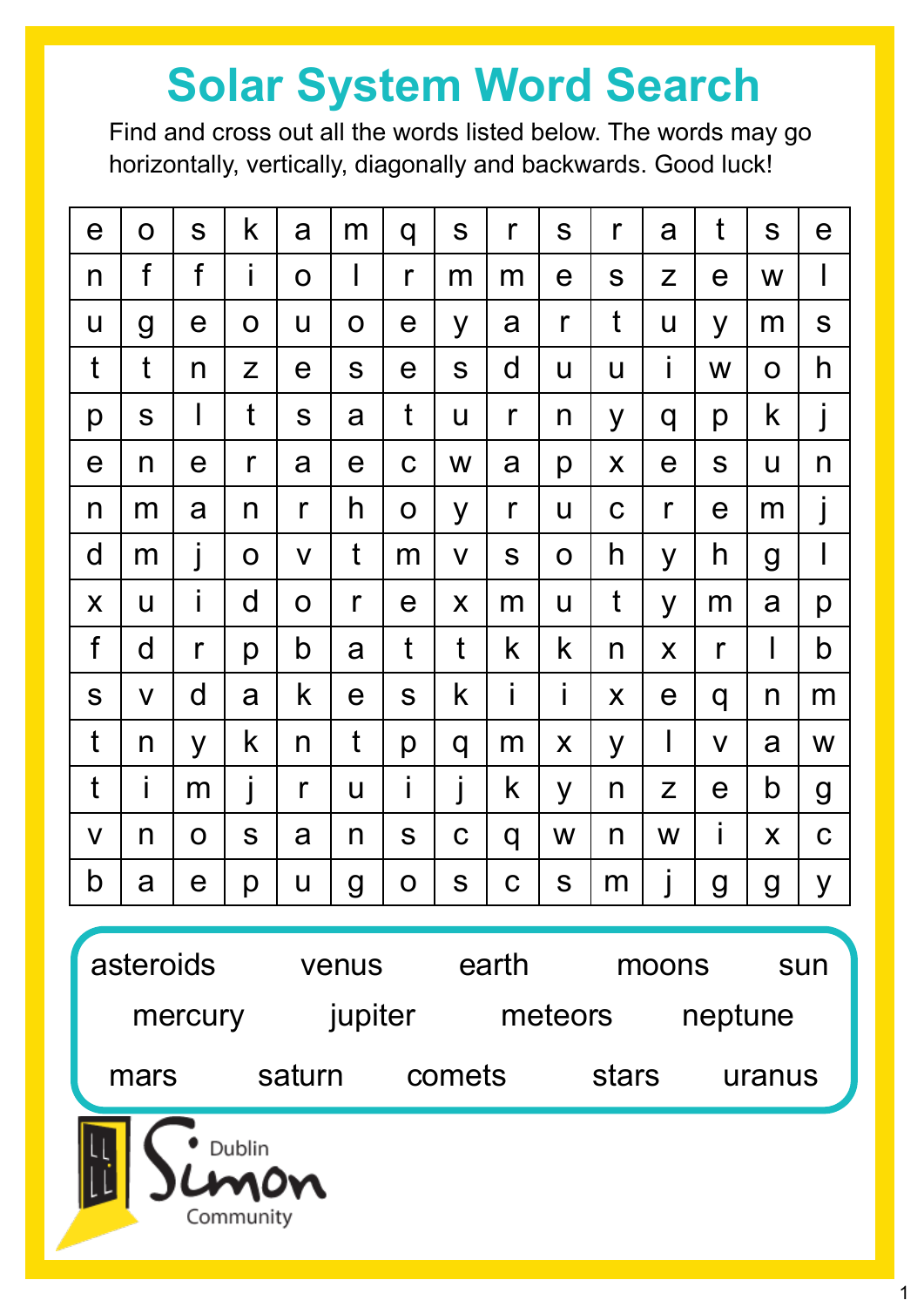### **Staying Afloat during a Pandemic**

**Use the 6 R's to stay well: Routine, Relationships, Relaxation, Review/Re-Think, Reward and Refocus.**

**1. Routine:** Establish a routine, try to keep as many normal things going as possible, plan the day and keep regular things going such as meals, exercise, getting up and going to bed at normal times. Draw up a plan for each day!

**2. Relationships:** While we can't see people in person, we can connect virtually. Ring friends you haven't spoken to in a while, reconnect and stay connected with important friends. Or in reverse – some relationships may not be good for us right now, so take some space and mind your boundaries to stay well and not get sucked into other people's anxieties.

**3. Relaxation:** This one may seem silly when all we have is time to relax! But relaxation means a break from unhelpful stimulus and could mean taking a long shower or meditating, reading, playing a game, etc.

**4. Review/Re-think:** Let's look and see how we have been spending our days and how many hours we have spent on the worry clock and full of negativity. Lets look at what has been working for us and not. What do we want now? What will serve us better?

**5. Reward:** We have to have some fun and reward our good actions. Any new routine we want to implement needs to be rewarded, but only if we comply with what we have planned to do. A good kind of reward would be to accept ourselves the way we are, to be kind to ourselves and others, and to re-assure ourselves that we are enough and that we are doing as well as we can.

**6. Refocus:** Refocus from all the negative information that this pandemic brings to the world

back to ourselves. What positive lessons is this crisis bringing us? What memories will we use in ten years when we look back at these early months of 2020 when life as we knew it stopped, what lessons will we have learned?





For more information please contact Sure Steps Counselling on 01 6354882 or surestepscounselling@dubsimon.ie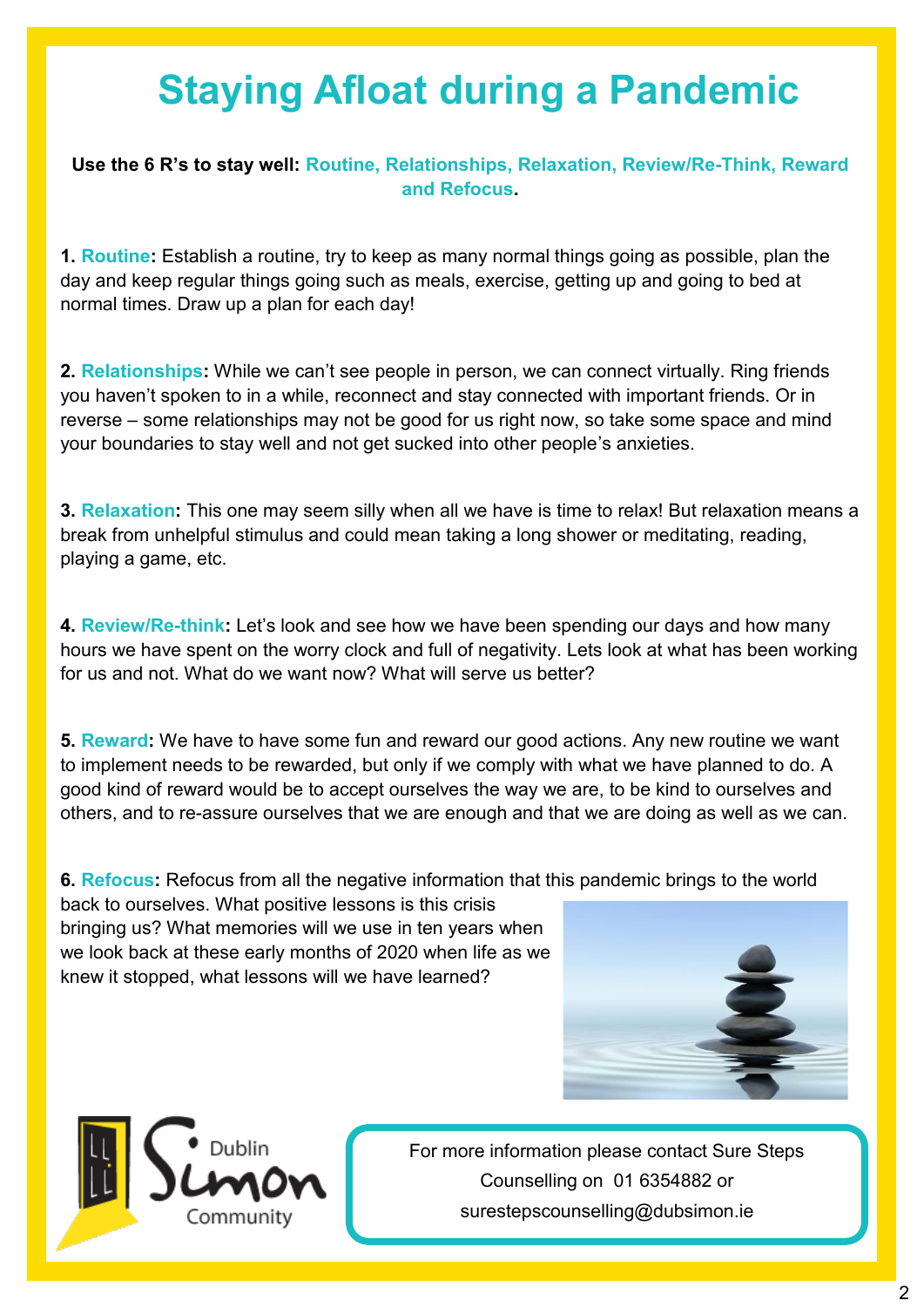## **Sudoku**

#### **Sudoku 6x6 Puzzles**

### **Each row and column contains all the digits 1 to 6.**

| 1 |                | 5              | 3                        | 6              |                |
|---|----------------|----------------|--------------------------|----------------|----------------|
|   | $\overline{4}$ |                |                          | $\overline{2}$ | 5              |
| 5 |                | $\overline{4}$ | $\overline{2}$           |                | 6              |
| 6 | 3              |                |                          |                | 1              |
|   | 6              |                | $\overline{\mathcal{A}}$ | 5              |                |
|   | 5              | 3              |                          | 1              | $\overline{2}$ |

|   | 1              |                          |                  |   | 5              |
|---|----------------|--------------------------|------------------|---|----------------|
|   | $\overline{2}$ | $\overline{\mathcal{A}}$ | 3                | 1 |                |
| 1 |                | $\overline{2}$           | $\boldsymbol{6}$ |   |                |
| 3 |                | 5                        | $\overline{4}$   |   | 1              |
|   | 3              |                          |                  | 6 |                |
|   | 5              | 6                        |                  |   | $\overline{2}$ |